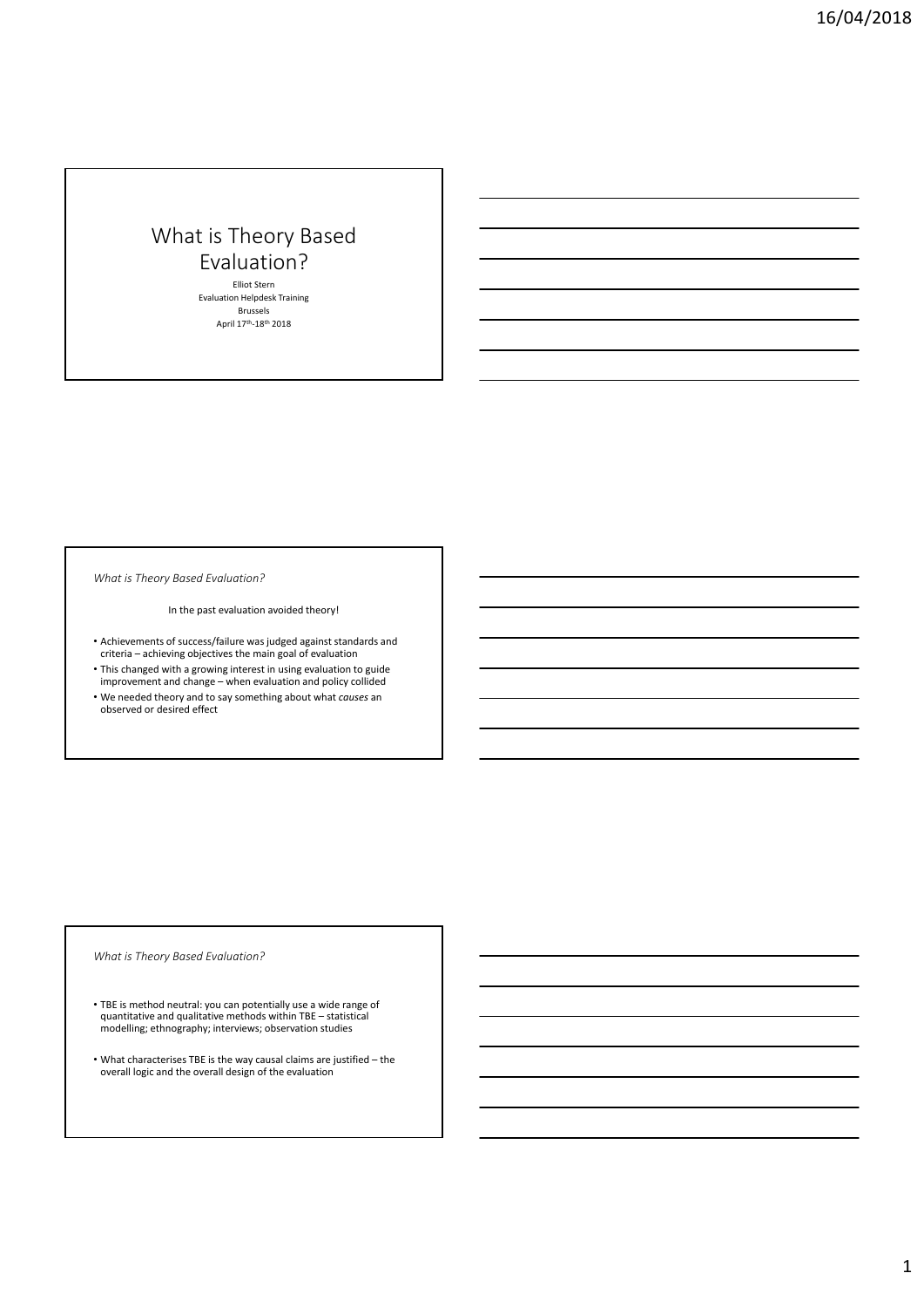- TBE claims to open up the 'black-box' get under the surface of<br>cause and effect most scientists would agree that you cannot<br>observe causality you have to make assumptions, have a theory in<br>order to make a causal cl
- Aggregate socio-economic research gathers second order data what<br>people say when asked or what they do –and then we try to link with<br>a policy or programme
- We don't necessarily know the connection between what people say<br>and what they do; just as we can't always be sure that observed<br>behaviours are influenced by policy. And we do know that not<br>everyone is influenced in the

#### *What is Theory Based Evaluation?*

- Most 'theory‐informed' evaluators are philosophically realists they believe that people have 'agency' and are not passive – they have intentions, they act and they react
- One of the reasons programmes and policies 'fail' is that people officials, managers, entrepreneurs, families – don't act as policy‐ makers expect
- The notion of 'human' agency is extensive it includes institutions, how markets work, how technology spreads – all are socially constructed

#### *What is Theory Based Evaluation?*

- In order to improve the likelihood of programme success we need to understand the goals and motives of socio‐economic 'actors' – but these goals and motives are not the same in every context
- Contexts matter: advocates of TBE expect behaviour to be contingent, to depend on circumstances
- Hence the 'realist' slogan: "what works for whom in what circumstances"
- We sometimes call this 'middle level theory' findings do not apply everywhere -only in some specified circumstances can we generalise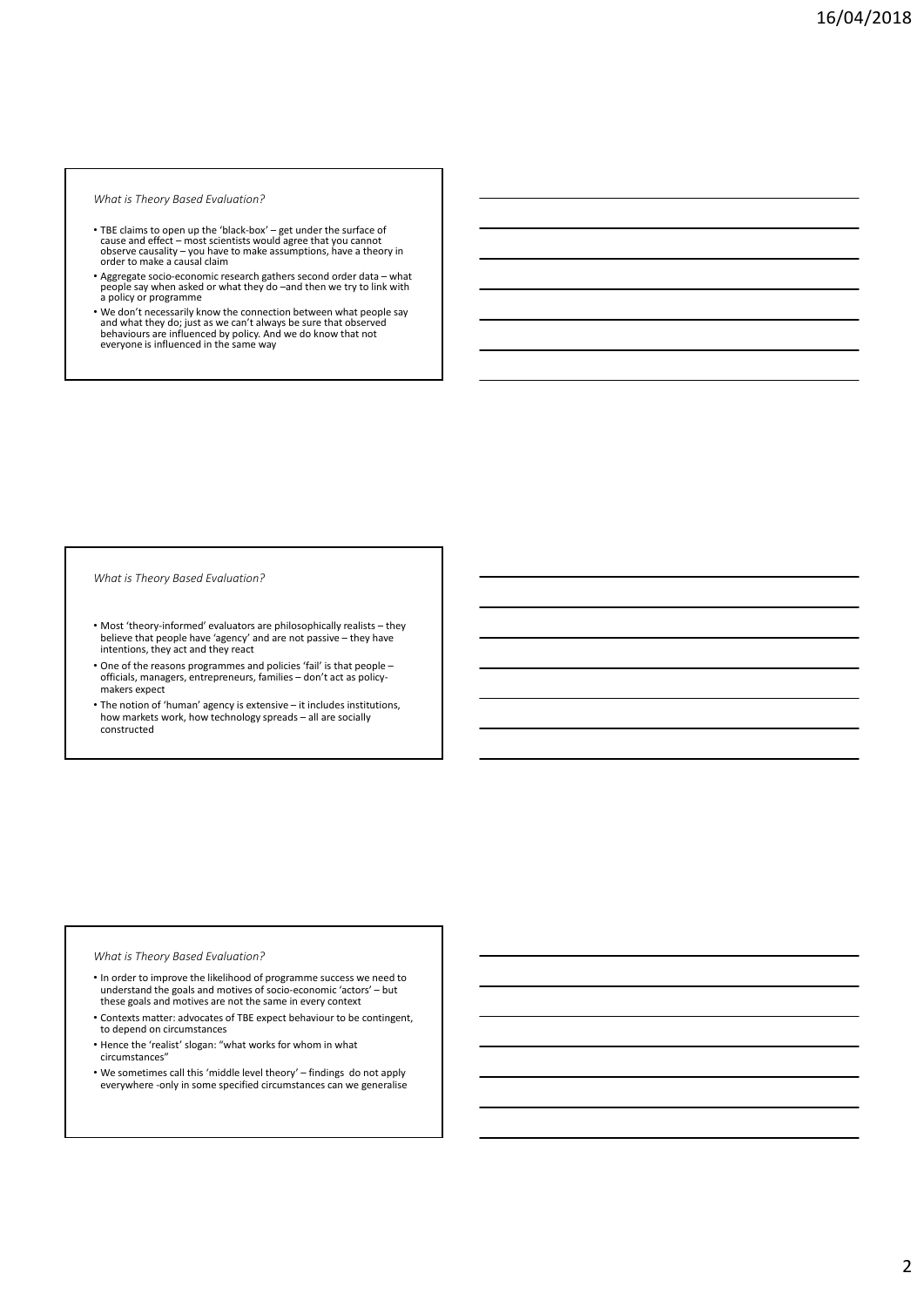#### Two ways that TBE is distinctive

- First TBE differs from 'positivist' evaluations it is not expecting to draw conclusions at a very general level ‐ no universal laws
- Second TBE does not rely on 'variables' (outcome variables, mediating variables, input variables) to establish causal relations it looks to human agency – the choices that people make

*What is Theory Based Evaluation?*

- There are different 'brands' of theory‐based, theory‐driven and theory‐informed evaluations: Theories of Change; Realist Evaluation; Contribution analysis are the better known 'brands'
- But theory has a role for many families of evaluation by exponents of experiments e.g. RCTs; by those who compare cases‐studies – as in QCA; and by political scientists applying Process Tracing
- The difference is how theory helps to attribute causality and explain 'how' and 'why'

#### *What is Theory Based Evaluation?*

#### Where does 'theory' come from?

- From the assumptions of policy makers e.g. 'programme theory' or
- 'intervention logic' or 'logic models' • From the assumptions of multiple stakeholders – the job of the evaluator is to build a consensus
- From knowledge produced through academic research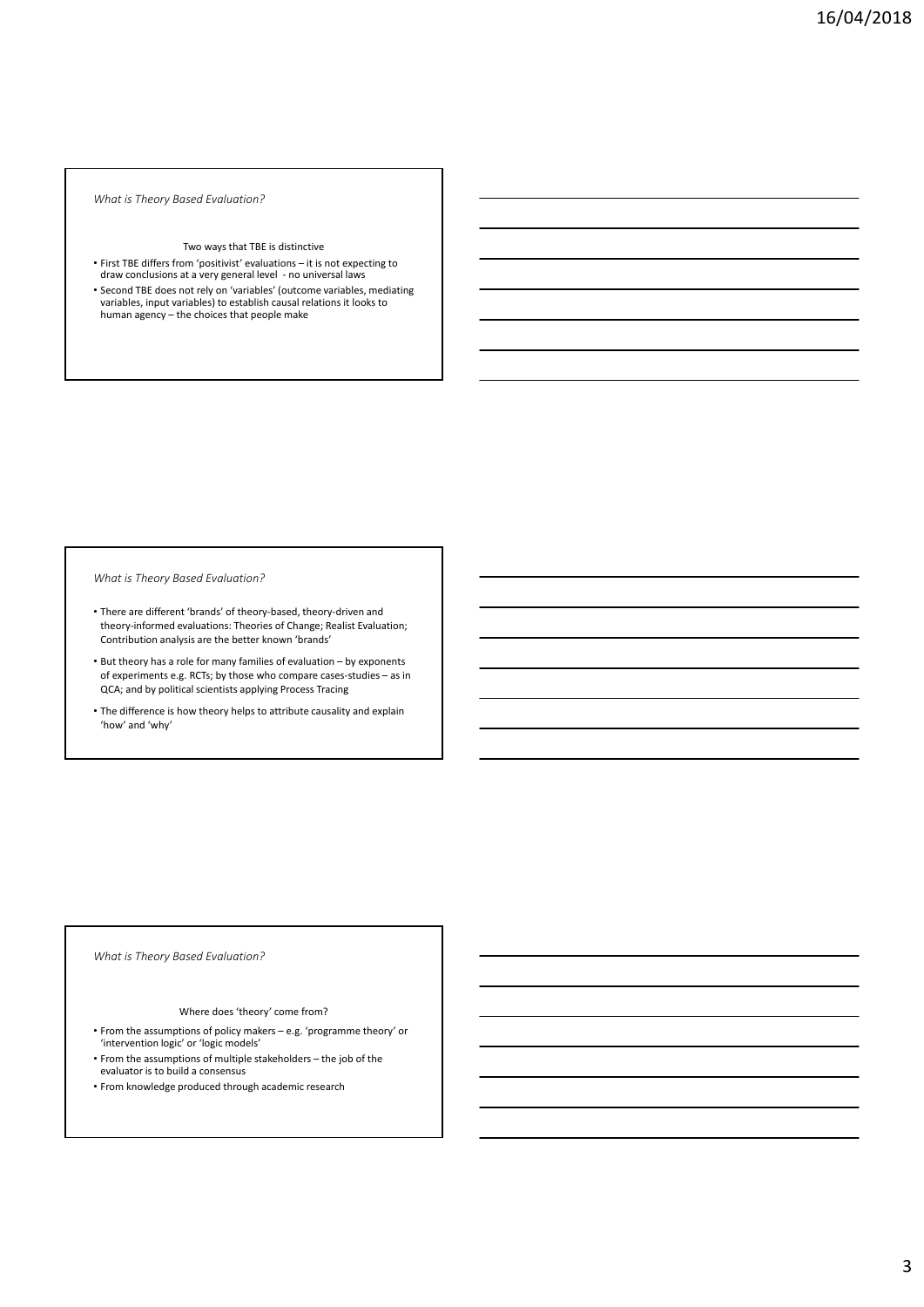• Realist Evaluation (RE) assumes that public programmes 'spark‐off' mechanisms; that these mechanisms driven by human actions vary because of different priorities and are further shaped by different contexts



# *What is Theory Based Evaluation?*

- Realist Evaluation (RE) tries to 'build theory' (moderately generalisable knowledge) by observing regularities in programme‐ related behaviours
- Theories of Change (TOC) approaches and Process Tracing (PT) try to test theories that have *already* been identified
- Theory building is *inductive,* looking for new patterns*;* whilst theory testing is *deductive* looking for evidence to confirm or reject preexisting assumptions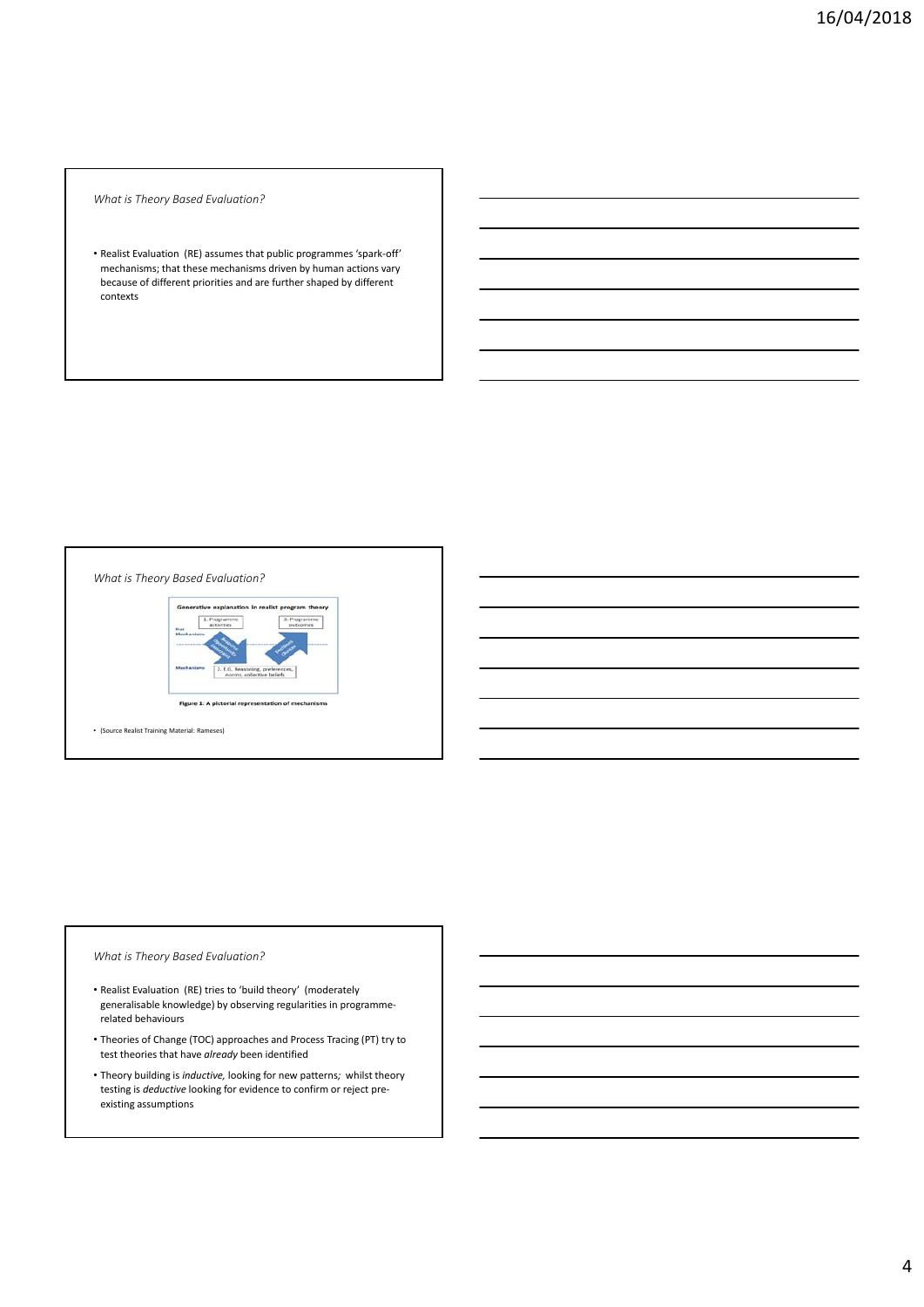- There are also differences of focus among TBE approaches: they variously emphasise ‐
- The *process of change* the steps in a change process this would be true of Theories of Change; and Process Tracing
- The *moment of change*, the conjunction of factors that explain a particular outcome in a particular context – this would be true of Realist Evaluation
- The *system of change,* unpicking the contribution of multiple 'causes' in a complex system his would be true of Contribution Analysis

*What is Theory Based Evaluation?*

A '*process of change'* is often conceived as a causal chain